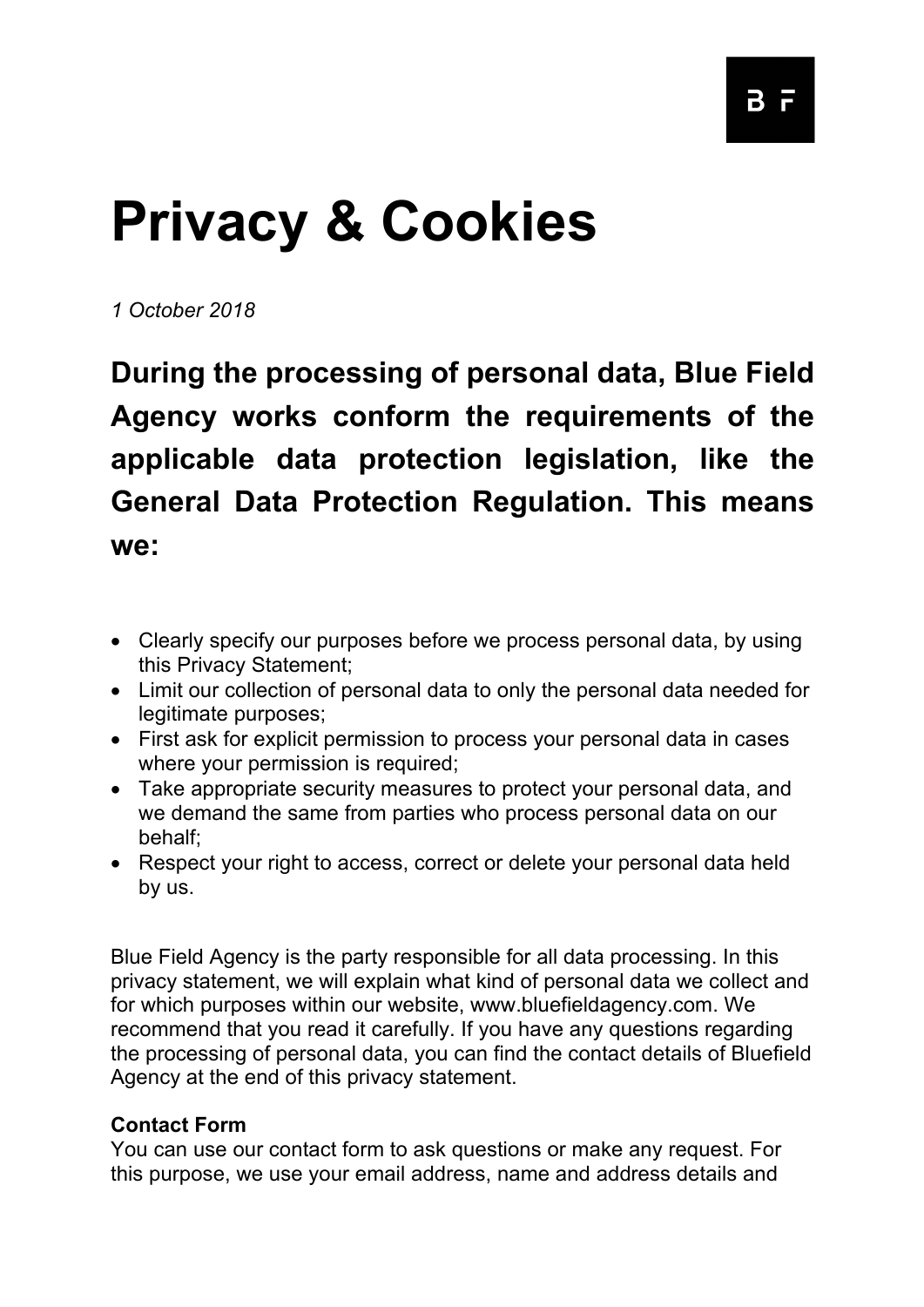phone number. We do this based on your consent. We store this information until we are sure that you are satisfied with our response.

## **Access to portal**

Within our portal, you can access a management environment where you can set, specify, and change settings. We will keep track of your activities for proof. For this purpose, we use your email address. We do this based on your consent. We store this information until our services to you have ended.

#### **Statistics and profiling**

We keep statistics on the use of our website. These statistics help us to, for example, only show you information that is relevant to you. We may combine personal data to get to know more about you. We will of course always respect your privacy. If you do not want us to do these statistics, please let us know.

For this purpose, we use your name and address details, phone number and email address. We do this based on your consent. We store this information for six weeks. We have a newsletter to inform those interested on news, tips and information about our products and services. Your e-mail address is added to the list of subscribers, only with your permission. For this purpose, we use your name and address details, email address and phone number. We do this based on your consent. We store this information until you cancel your subscription.

You may cancel your subscription to our newsletter at any time. Each newsletter contains a link to unsubscribe from our newsletter.

#### **Providing to Third Parties**

We collaborate with other organizations, that may receive your personal data.

To handle your newsletter, we work together with: Of these parties, Google is established outside the EU.

#### **Promotion**

Other than the advertisements on the website, we can inform you about new products or services:

• By mail- by e-mail- per phone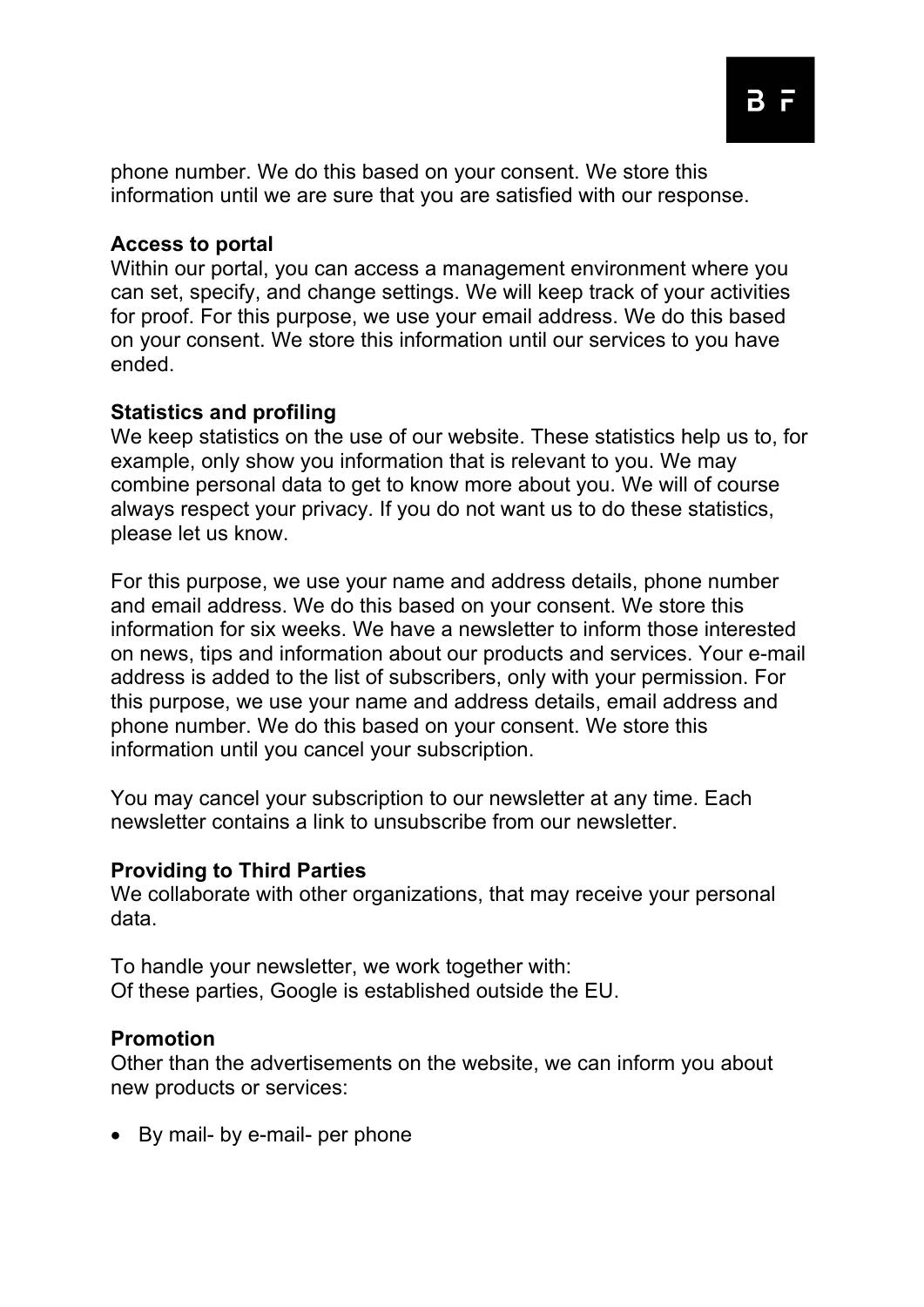You can always object against this promotional communication. Every letter contains instructions on how to do this. Also, every e-mail contains a cancellation link. You can also inform us when we call you. Further, you can inform us through the portal.

#### **Location data**

If necessary, we may collect your location data (GPS). If that is the case, you will be asked to grant consent beforehand.

This location data and other data can also be stored and processed by the provider of the navigation/mapping software, such as Google Maps, but the data could also be used by, for example, Google or Apple itself. We have no control over their actions. We recommend that you read the applicable privacy statement of the provider in question.

## **Providing Data to Third Parties**

Except for the parties mentioned above, we do not under any circumstance provide your personal data to other companies or organizations, unless we are required to do so by law (for example, when the police demand access to personal data in case of a suspected crime). Our website features social media buttons. These buttons are used by the providers of these services to collect your personal data.

## **Statistics**

We keep statistics on the use of our website

## **Cookies**

Our website makes use of cookies. Cookies are small files in which we can store information, so that you do not have to fill in that information again. We can also use them to see whether you are visiting us again. The first time you visit our website, we will show you a notification explaining our cookies and ask for your permission for the use of these cookies. You can disable the use of cookies through your browser setting, but some parts of our website may not work properly because of that. We made arrangements with other parties who place cookies through our website. Nevertheless, we cannot fully control what they are doing with their cookies, so please read their privacy statements as well.

## **Google Analytics**

We use Google Analytics to track visitors on our website and to get reports about how visitors use the website. We accepted the data processing agreement from Google. We do allow Google to use information obtained by Analytics for other Google services, and we don't anonymize the IP-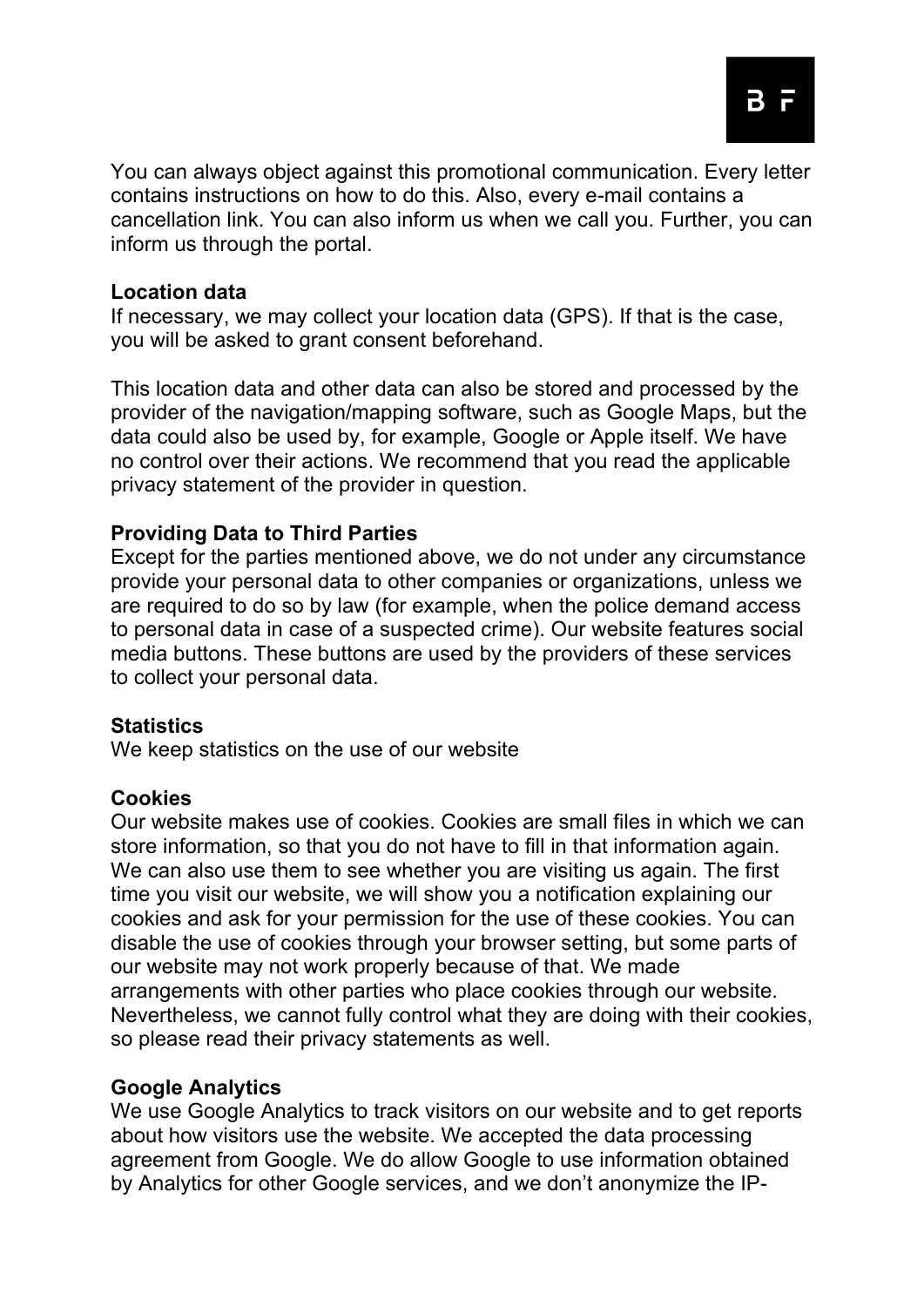addresses.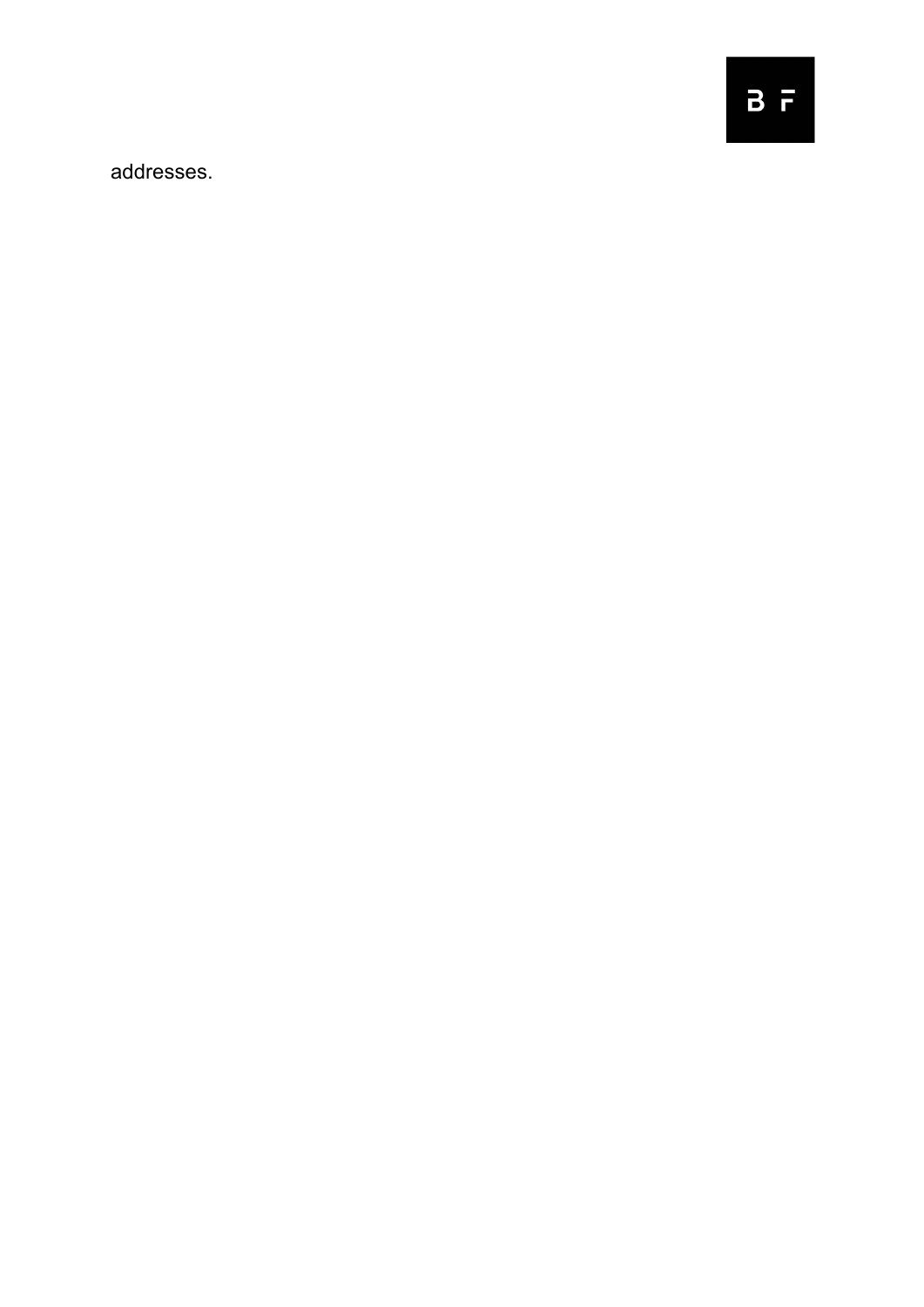#### **Security**

We take security measures to reduce misuse of and unauthorized access to personal data. We take responsibility in the security of your personal data. We renew our security measures to ensure safe storage of personal data and keep track of what might go wrong.

## **Data protection officer**

We have appointed a so-called data protection officer. This person is responsible for privacy matters within our organization. Our data protection officer is ELJ Klein Nagelvoort and is available by e-mail (erik@bluefieldagency.com) or phone (0854015165) for all your questions and requests.

#### **Changes to this Privacy Statement**

We reserve the right to modify this statement. We recommend that you consult this statement on a regular basis, so that you remain informed of any changes.

#### **Inspection and Modification of your Data**

You can always contact us if you have any questions regarding our privacy policy or wish to review, modify, or delete your personal data.

## **You have the following right:**

- Right of access: you have the right to see what kind of personal data we processed about you.
- Right of rectification: you have the right to rectify any personal data we have processed about you if this information is (partially) wrong.
- Right to complain: you have the right to file a complaint against the processing of your personal data by us, or against direct marketing.
- Right to be forgotten: you can file a request with us to remove any personal data we processed of you.
- Right to data portability: if technically possible, you have the right to ask us to transfer your processed personal data to a third party.
- Right to restriction of processing: you can file a request with us to (temporarily) restrict the processing of your personal data.
- If you exercise any of the rights mentioned above, we will ask to identify yourself with a valid ID, to conform it is your personal data. It is important that you hide your social security number and photo.